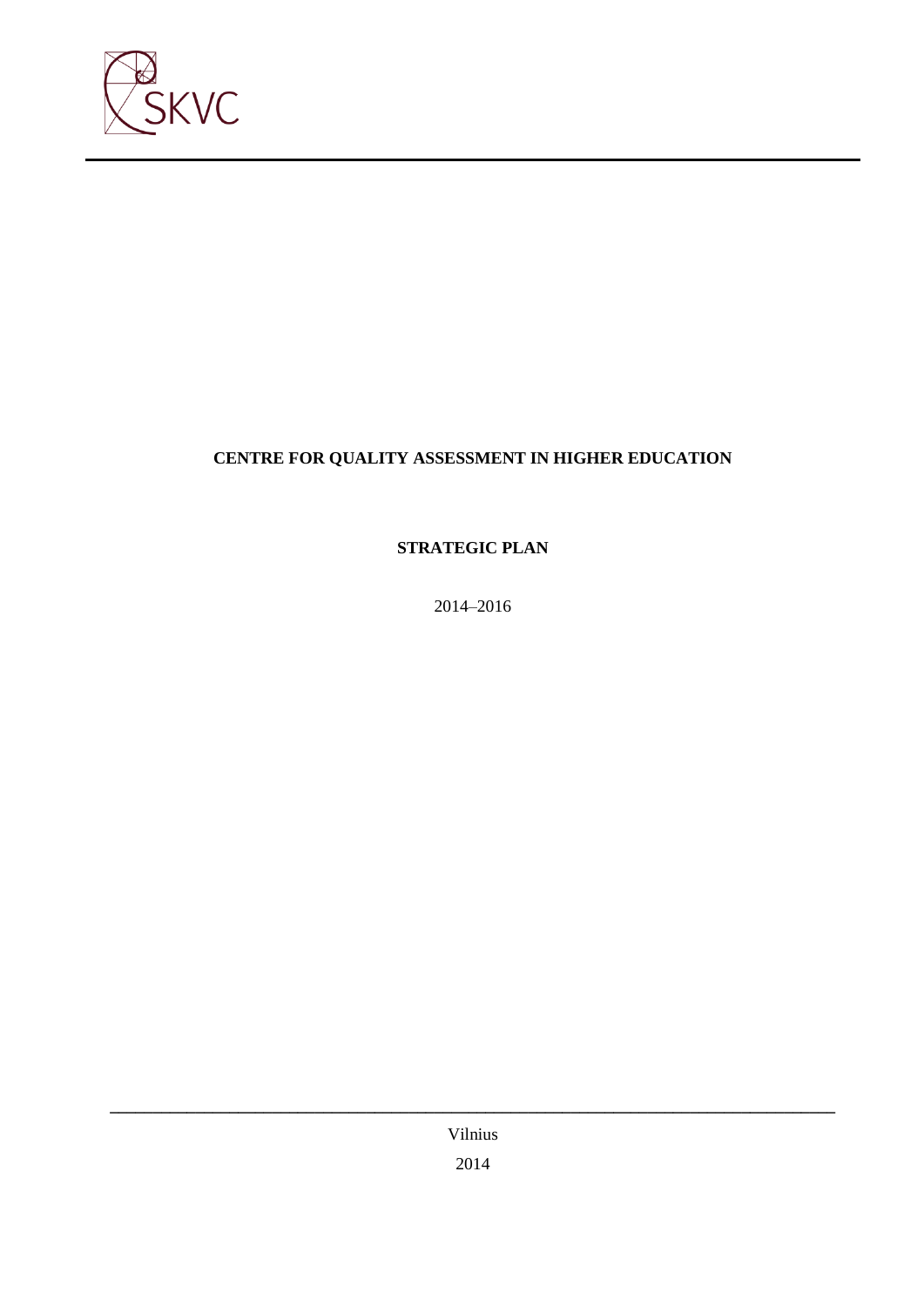

## **CONTENTS**

# **ABOUT THE CENTRE FOR QUALITY ASSESSMENT IN HIGHER EDUCATION**

**VISION**

**VALUES**

### **MISSION**

### **AIMS AND OBJECTIVES OF THE ACTIVITIES**

#### **ANNEXES:**

- **1. The objectives and expected outcomes of SKVC activities in 2014–2016**
- **2. SKVC organisational structure**
- **3. SKVC process scheme**
- **4. Documents referred to when developing the Strategic Plan**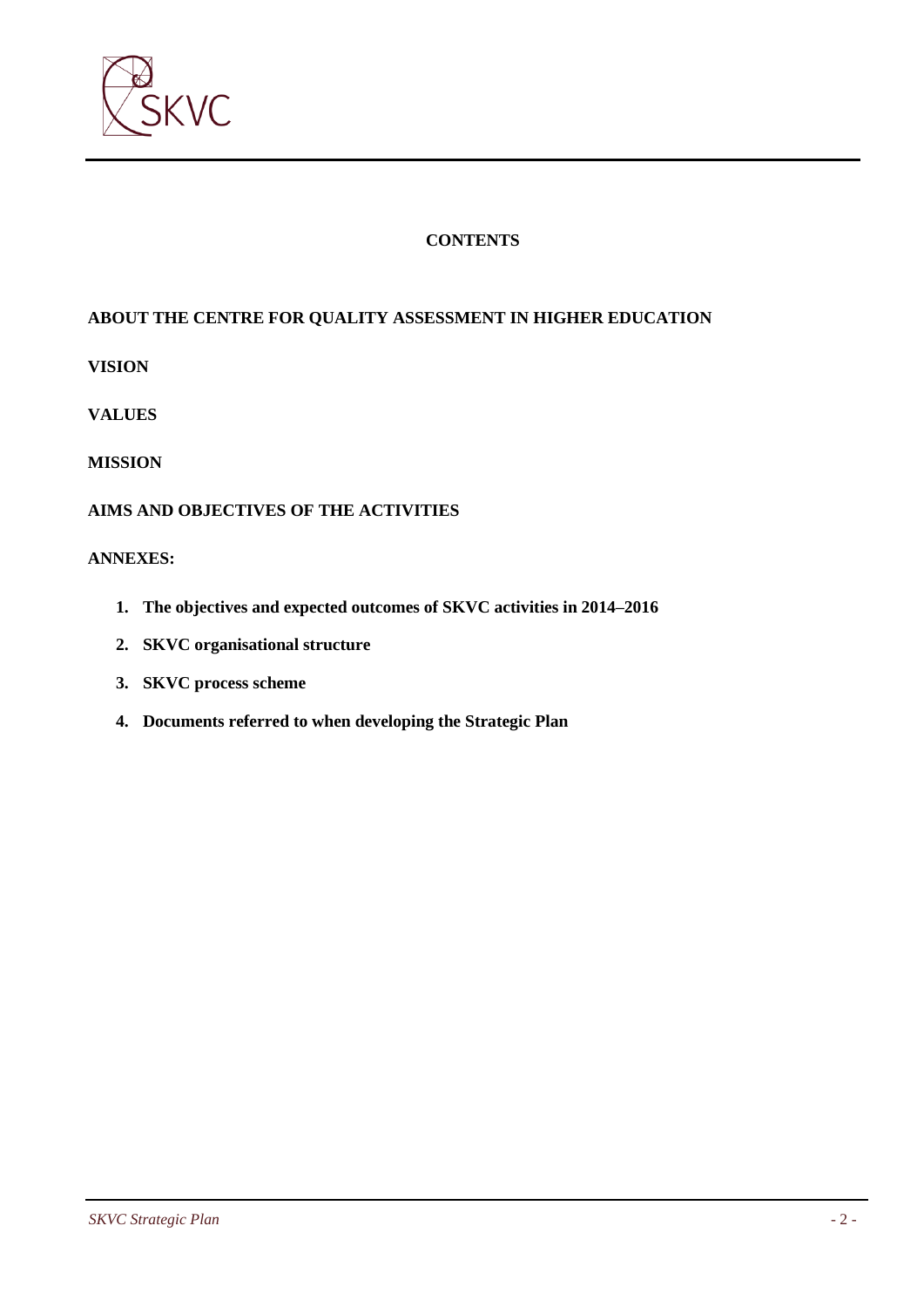

#### **ABOUT THE CENTRE FOR QUALITY ASSESSMENT IN HIGHER EDUCATION**

The Centre for Quality Assessment in Higher Education (SKVC) is an independent budgetary organisation established in 1995. The Centre implements the national policy of research and higher education of Lithuania within the limits of its competence and ensures compatibility of the Lithuanian higher education system with the provisions of the European Higher Education Area.

The SKVC undertakes to promote the quality of Lithuanian higher education as well as quality culture, create favourable conditions for studies and professional activities, the free movement of persons, and seek compatibility of the Lithuanian higher education system with the provisions of the European Higher Education Area.

The Law on Higher Education and Research and the SKVC Statute define the following main objectives of the Centre:

1. To promote the quality of activities of Lithuanian higher education institutions through an external assessment and accreditation of institutions and study programmes;

2. To create favourable conditions for the free movement of persons when organising and carrying out assessment and/or recognition in Lithuania of higher education-related qualifications awarded by foreign institutions and fulfilling other functions of the Lithuanian ENIC/NARIC (the networks of European National Information Centres and National Academic Recognition Information Centres) centre in the Republic of Lithuania.

Since its establishment, the SKVC performs two main functions:

 It carries out the external assessment of higher education institutions and their study programmes, which is used as the basis for accrediting higher education institutions and their provided study programmes. In implementing this activity, the SKVC has become a reliable and recognised agency for evaluating higher education quality. By inviting Lithuanian and foreign experts – academicians, students and professionals – to carry out external assessment, the SKVC contributes to the systematic improvement of higher education quality;

 It recognises foreign secondary and higher education qualifications and fulfils other functions of the Lithuanian ENIC/NARIC centre. These functions have been fulfilled by the SKVC since 1999; the Centre shares a considerable relevant experience by providing consultations and information to natural and legal persons about academic and professional recognition of foreign qualifications, Lithuanian and foreign education systems, recognition of periods of study and other issues.

Alongside principal activities, seeking to achieve its aim, the SKVC has been actively and systematically cooperating with higher education institutions. It provides organisations with individual consultations and shares available information as well as the best practice in trainings, seminars and conferences, covering both quality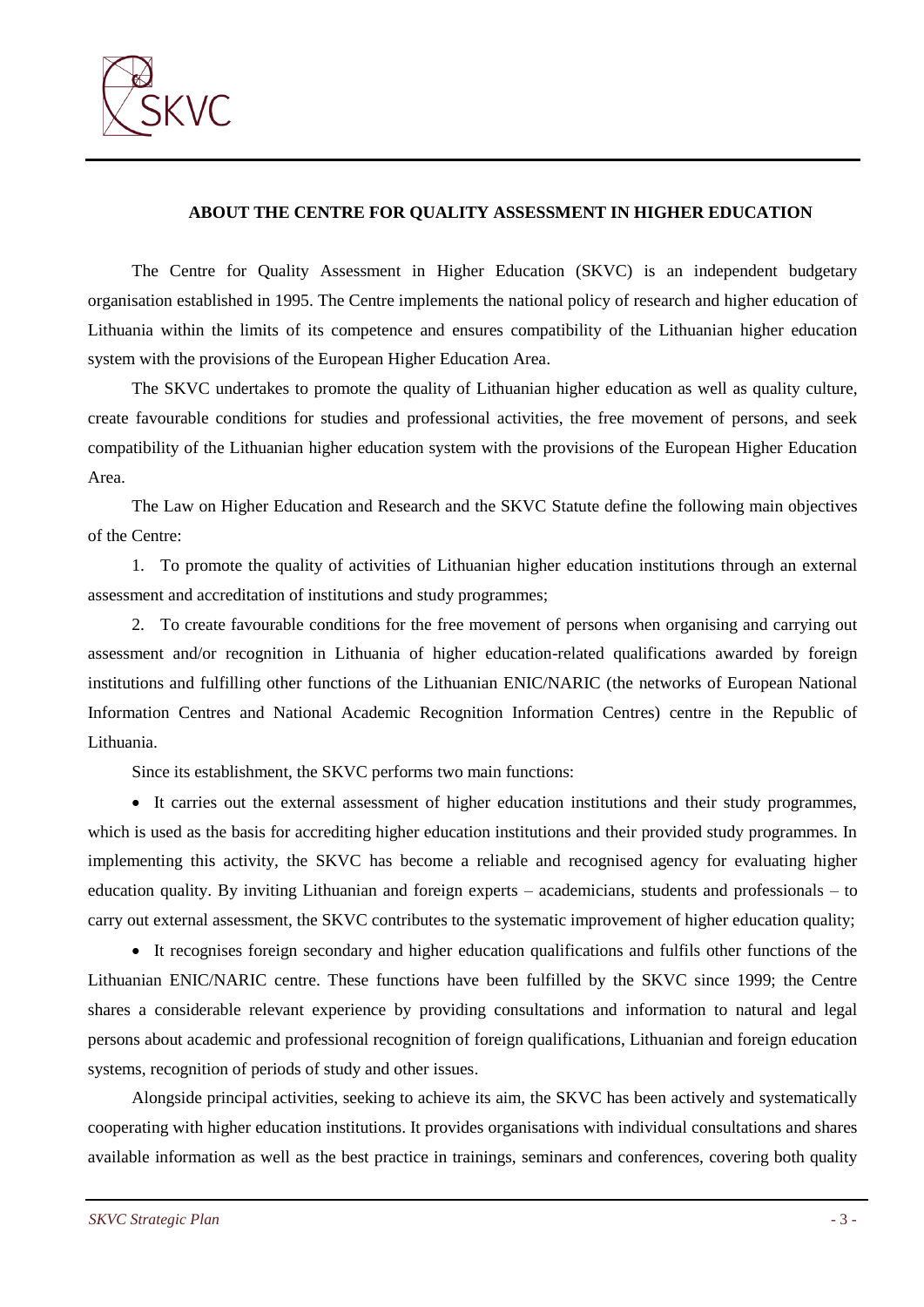

assurance and recognition of foreign qualifications. The aim is to inform the biggest possible concerned audience about activity results and accumulated knowledge; therefore, various information dissemination channels and measures are used to maintain constant contact with student organisations, schools, foreign communities, related public authorities and business structures. Although stakeholders provide a positive feedback about SKVC activities, in order to improve public awareness of activity results more efforts will be exerted to make SKVC activities public.

The SKVC is constantly changing to keep pace with the shifting directions of the development of higher education. The increasing volume of assessment of study programmes and the growing scope of individual mobility may present a challenge due to the limited nature of financial and human resources and infrastructure development.

International cooperation plays a particular role in SKVC activities – the Centre is a member in international networks and is involved in joint projects as well as partnerships with analogous organisations of other countries. Due to its active operation beyond the territory of Lithuania, the SKVC has become known and appreciable on the international arena, and its employees communicate the gained knowledge to Lithuanian higher education institutions and other organisations.

The planned improvement of SKVC activities through optimisation of the quality management system and digitisation of activities and services will lead to the better satisfaction of target group needs. In order to enhance efficiency of external assessment, the Centre plans to conduct research of the impact of this assessment on higher education.

The SKVC aspires to achieve that external assessment makes a positive impact on Lithuanian higher education and that services related to the recognition of foreign qualifications reduce obstacles to academic mobility and internationalism of organisations.

#### **VISION**

**The Centre for Quality Assessment in Higher Education is an influential generator, implementer and disseminator of the ideas of the improvement of quality and enhancement of internationalism in higher education in both Lithuania and Europe.** 

The SKVC aspires to become an expert organisation operating and recognised by partners at the international level. The important direction of the Centre's development is generation of new ideas with respect to assurance of quality in higher education and recognition of qualifications. SKVC activities are inseparable from the adoption and spread of the best international practice as well as active contribution to its formation. All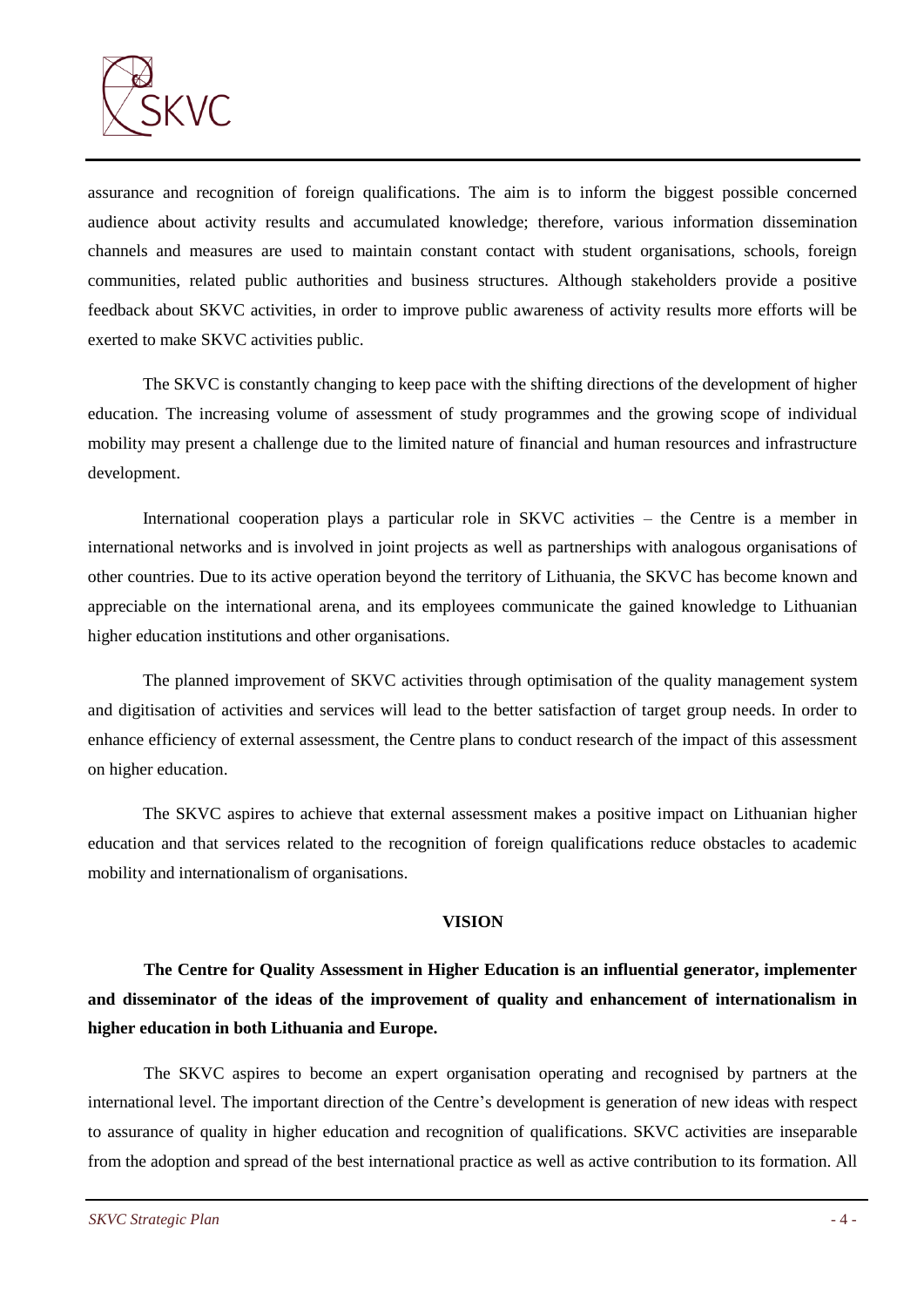

this not only determines professionalism of the organisation, but also provides prerequisites for conducting public education on the issues of quality of studies and assessment and recognition of qualifications. Thus, in its vision the SKVC sees itself not only as an active player on the national and regional arena, but also declares its aspiration to contribute to quality assurance in higher education across Europe.

#### **VALUES**

• *Professionalism and quality.* Competent and efficient fulfilment of functions; quality of the activities is achieved through activity analysis, continuous learning and experience sharing;

*Independence and impartiality.* We are an independent organisation; our operation is based on the principles of transparency, publicity and impartiality, following the pre-defined and announced criteria and procedures; our decisions are based on facts and their evaluation;

**Respect and trust.** We respect the official language, the choice of persons and institutions, listen to their opinion and seek to assist them in improvement;

• *Cooperation.* We base our operation on partnership within the organisation as well as with stakeholders both in Lithuania and abroad.

### **MISSION**

**To create favourable conditions for the improvement of higher education quality in Lithuania and the free movement of persons in the world with the aim of enhancing competitiveness of Lithuanian higher education and clarity of qualifications.**

It should be noted that the SKVC is actively involved in the development and improvement of the national legal environment for higher education and research and implements the national external quality assurance policy in higher education. The SKVC forms the attitude towards higher education as a public good bringing benefit to society and individuals and as a value encouraging conscious and responsible choice, providing objective information about education systems and their quality. Higher education quality is the agreement between the academic community, employers' representatives and students regarding the aims, content, resources and measures, results, as well as constant (self-)improvement. The basis for quality is the interaction of teachers, students and the learning environment of the institution. Responsibility for the quality of higher education and the development of quality culture within the institution primarily lies with the higher education institution. The role of the SKVC is to promote these processes by defining quality assurance aims, evaluation criteria and measurement indicators as well as analysing the impact of quality assurance.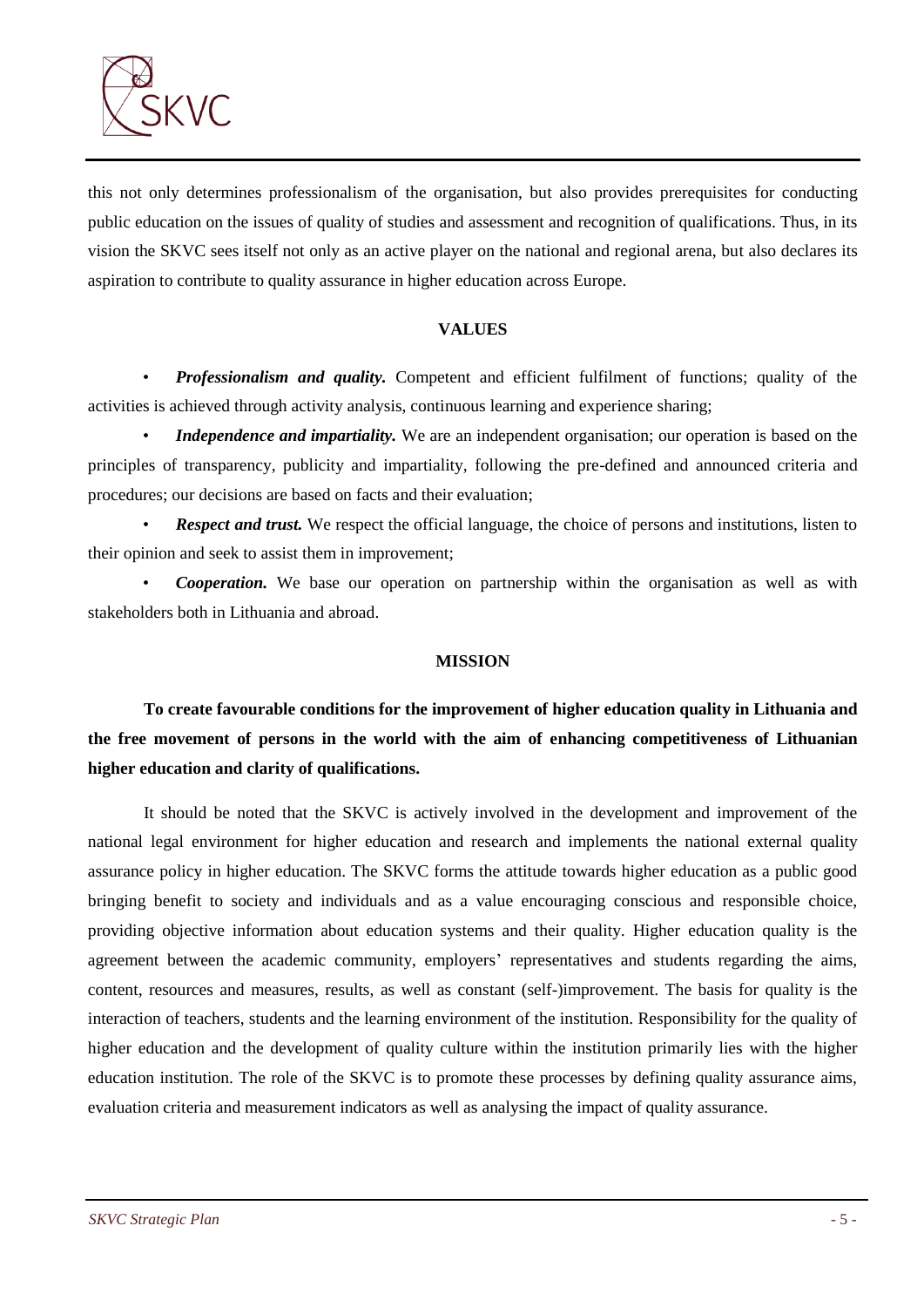

The SKVC appreciates the benefits and challenges brought by academic and professional mobility to an individual and community. By performing the functions of the national information centres (ENIC/NARIC) the SKVC acts as an intermediary and facilitator between individuals and institutions both in Lithuania and abroad. The Centre also performs an important role in implementing the best practice of recognition of foreign qualifications and ensuring its consistency in Lithuania.

In its daily activities the SKVC draws on the experience of the best international practice and promotes ongoing institutional and individual professional improvement. Engagement in higher education quality improvement process is sought to be based on professionalism, impartiality, cooperation and international practice.

#### **AIMS AND OBJECTIVES OF THE ACTIVITIES**

The **SKVC undertakes** to promote the quality of Lithuanian higher education as well as quality culture, create favourable conditions for studies and professional activities, the free movement of persons, and seek compatibility of the Lithuanian higher education system with the provisions of the European Higher Education Area.

#### **Long-term SKVC objectives:**

- 1. To promote the quality of activities of Lithuanian higher education institutions through an external evaluation and accreditation of institutions and study programmes;
- 2. To create favourable conditions for the free movement of persons when carrying out recognition of higher education-related qualifications awarded in foreign institutions and providing information about education systems and qualifications.

### **Medium-term SKVC objectives for 2014–2016:**

# **To promote the quality of activities of Lithuanian higher education institutions through an external evaluation and accreditation of institutions and study programmes:**

- o To accomplish the first cycle reviews of higher education institutions for the purpose of conformity of the activities;
- o To start the external review of higher education institutions targeted at quality improvement;
- o To carry out the evaluation of study programmes according to fields;
- o To ensure that only high quality study programmes are accredited;
- o To expand communication with different SKVC audiences.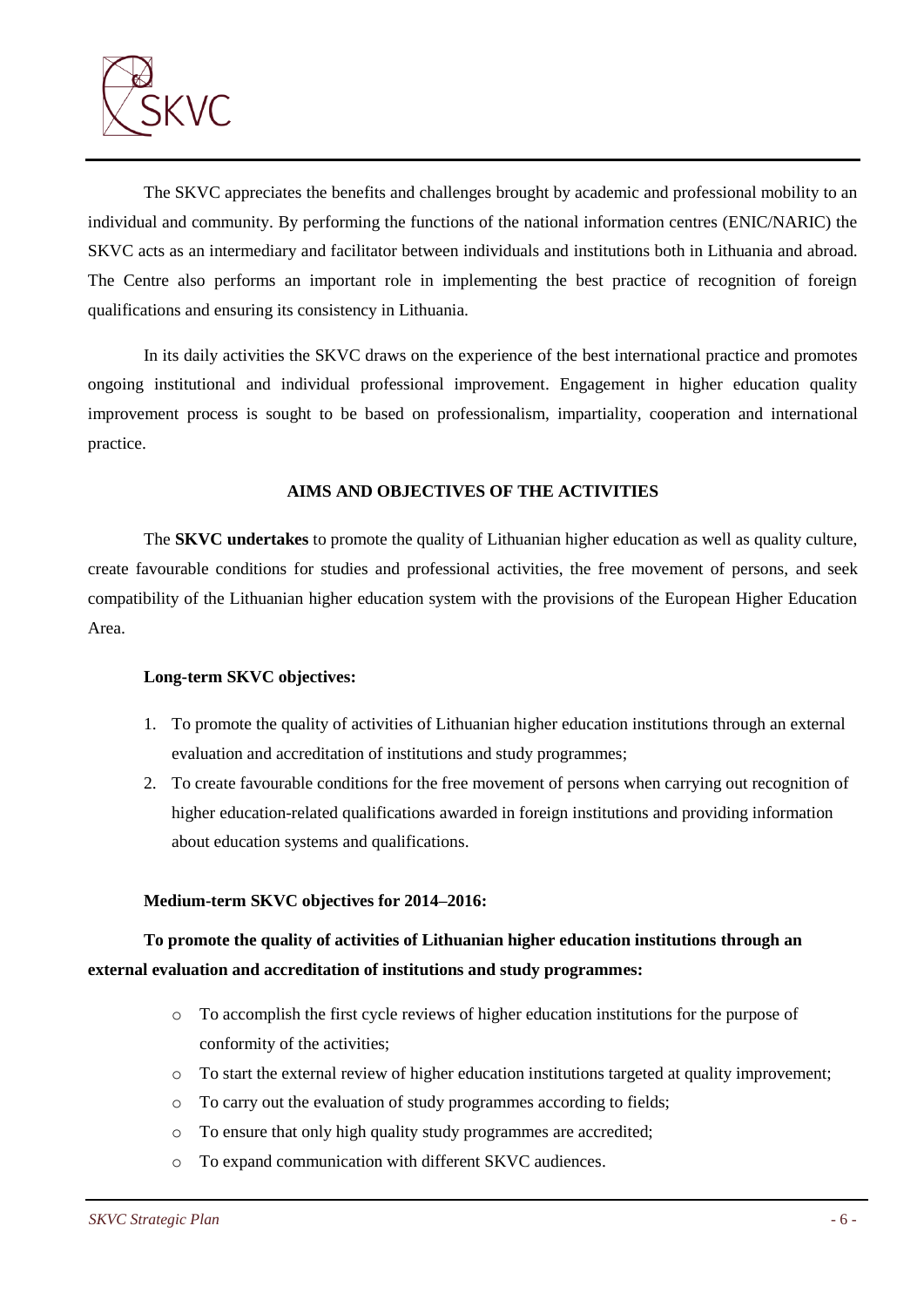

**To create favourable conditions for the free movement of persons when carrying out recognition of higher education-related qualifications awarded in foreign institutions and providing information about education systems and qualifications:**

- o To support the decentralised system of qualification recognition;
- o To improve information management and provision;
- o To adapt the qualification recognition system to SKVC specific needs groups;
- o To strengthen the international aspect of higher education institutions and other organisations in the area of higher education.

Seeking successful implementation of long-term objectives, the following measures for organisation strengthening have been envisaged:

- o To digitise part of activities and services;
- o To optimise the quality management system;
- o To upgrade infrastructure;
- o To improve the system of internal communication and employee motivation.

Objective-related activities and their expected outcomes as well as measurement indicators are presented in the annex.

The medium-term objectives establish the main criteria for developing a yearly working plan. The working plan comprises the whole of instruments for strategy implementation; it is drawn up for one year and is reviewed and approved every year together with the strategic plan.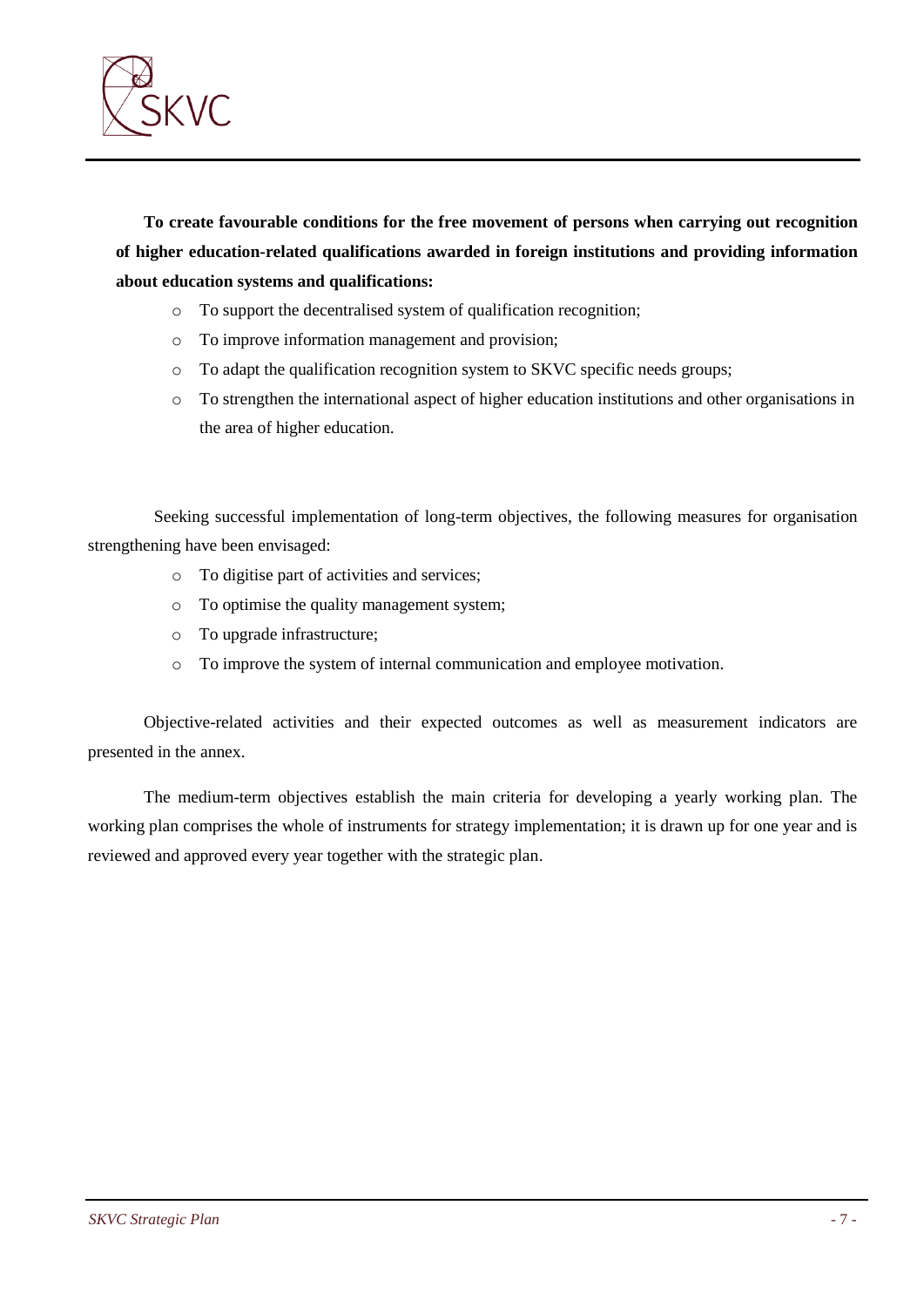

**Annex 1** 

| <b>Medium-term objectives</b> | <b>Activities</b>                          | <b>Expected outcome</b>        | <b>Measurement indicators</b>                                           |
|-------------------------------|--------------------------------------------|--------------------------------|-------------------------------------------------------------------------|
|                               |                                            |                                |                                                                         |
| To accomplish the first       | Organisation of the external               | Accreditation granted to all   | The percentage of accredited                                            |
| cycle review of higher        | review and accreditation of                | higher education institutions  | higher education institutions                                           |
| education institutions for    | higher education institutions              | operating in Lithuania         | of the total number of higher                                           |
| the purpose of conformity     |                                            |                                | education institutions                                                  |
| of the activities             |                                            |                                | operating in Lithuania                                                  |
| To start the institutional    | Creation of the review model for           | Launched application of a new  | Created review model for                                                |
| review of higher education    | the activities of higher education         | institutional review model for | higher education institutions                                           |
| institutions targeted at      | institutions                               | higher education institutions  |                                                                         |
| quality improvement           |                                            |                                |                                                                         |
|                               | Discussion of the review model             |                                | The volume of feedback on                                               |
|                               | with stakeholders                          |                                | the new review model                                                    |
|                               |                                            |                                |                                                                         |
|                               | Drafting of legal acts                     |                                | Approved legal acts                                                     |
|                               |                                            |                                |                                                                         |
|                               | Organisation of reviews                    |                                | The number of performed                                                 |
|                               | according to the new model                 |                                | reviews in accordance with                                              |
|                               |                                            |                                | the new model                                                           |
| To carry out the evaluation   |                                            | Launched application of an     | Approved legal acts                                                     |
|                               |                                            |                                |                                                                         |
|                               |                                            |                                |                                                                         |
|                               |                                            |                                |                                                                         |
|                               | of study programmes<br>according to fields | Amending of legal acts         | evaluation model for ongoing<br>study programmes according<br>to fields |

## **THE OBJECTIVES AND EXPECTED OUTCOMES OF SKVC ACTIVITIES IN 2014–2016**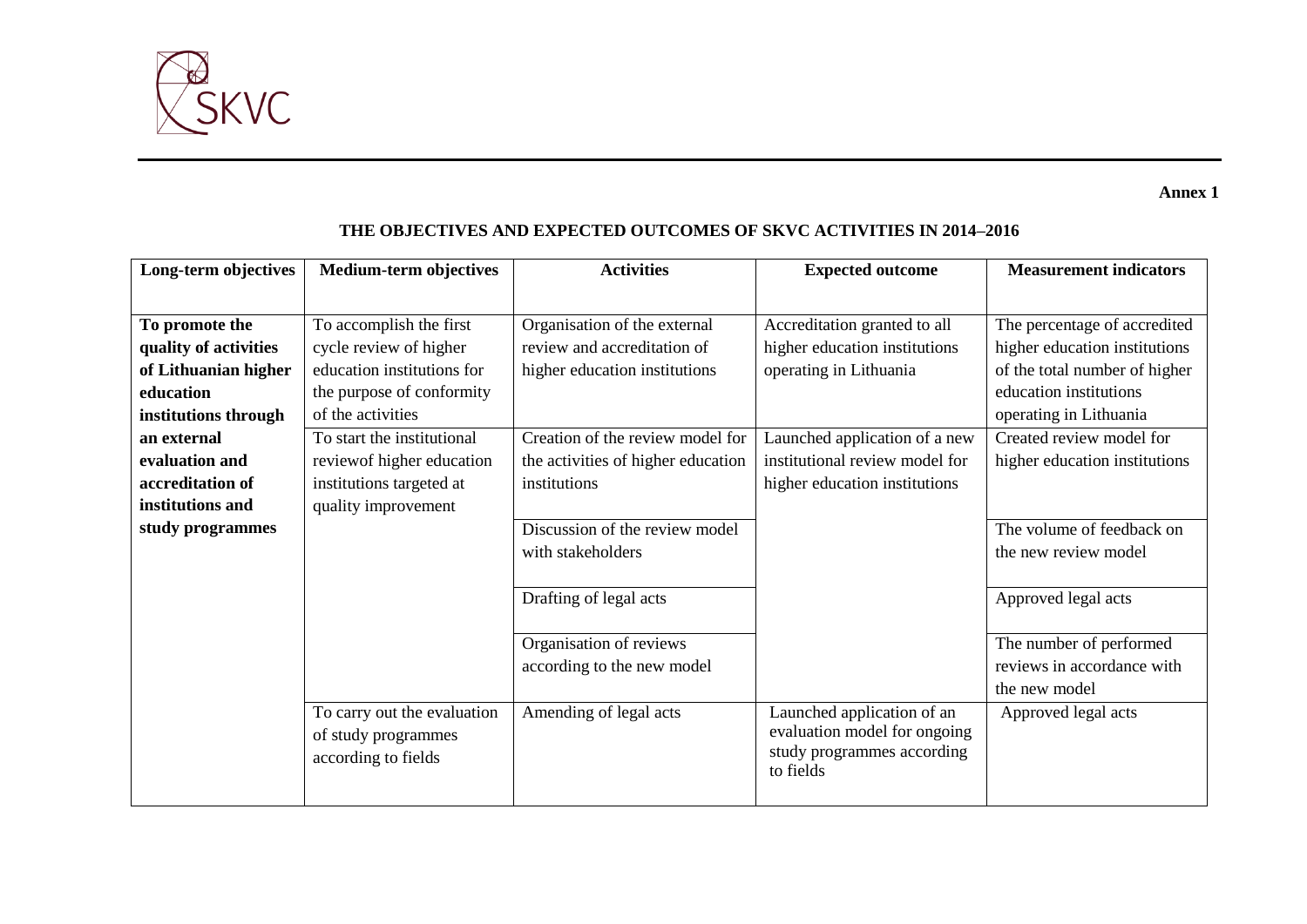

|                      |                          | Organisation of evaluations      |                                                           | The number of performed                        |
|----------------------|--------------------------|----------------------------------|-----------------------------------------------------------|------------------------------------------------|
|                      |                          | according to fields              |                                                           | evaluations of ongoing study                   |
|                      |                          |                                  |                                                           | programmes in accordance<br>with the new model |
|                      |                          |                                  |                                                           |                                                |
|                      | To ensure that only high | Creation of a new evaluation     | Launched application of a new                             | Created evaluation model                       |
|                      | quality study programmes | model for new study              | assessment model for new                                  | for new study programmes                       |
|                      | are accredited           | programmes                       | study programmes                                          |                                                |
|                      |                          |                                  |                                                           |                                                |
|                      |                          | Discussion of the evaluation     |                                                           | The volume of feedback on                      |
|                      |                          | model with stakeholders          |                                                           | the new evaluation model                       |
|                      |                          |                                  |                                                           | for new study programmes                       |
|                      |                          | Drafting of legal acts           |                                                           | Approved legal acts                            |
|                      |                          |                                  |                                                           |                                                |
|                      |                          | Organisation of the external     |                                                           | Evaluations performed by                       |
|                      |                          | evaluations of new study         |                                                           | applying the new assessment                    |
|                      |                          | programmes in accordance with    |                                                           | model for new study                            |
|                      |                          | the new procedure                |                                                           | programmes                                     |
|                      | To expand communication  | Analysis of external evaluation  | Dissemination of analysis                                 | The number of conducted                        |
|                      | with different SKVC      | results                          | results adjusted according to                             | analyses of external                           |
|                      | audiences                | Information dissemination to     | different SKVC audiences<br>Information measures targeted | evaluation results<br>The volume of prepared   |
|                      |                          | hard-to-reach audiences (pupils, | at students, employers, pupils                            | information measures                           |
|                      |                          | students, employers)             |                                                           |                                                |
| To create favourable | To support the           | Development of competences of    | Created and/or implemented                                | Developed methodical and                       |
|                      |                          |                                  |                                                           |                                                |
| conditions for the   | decentralised system of  | higher education institutions in | measures to enhance the                                   | information tools for the                      |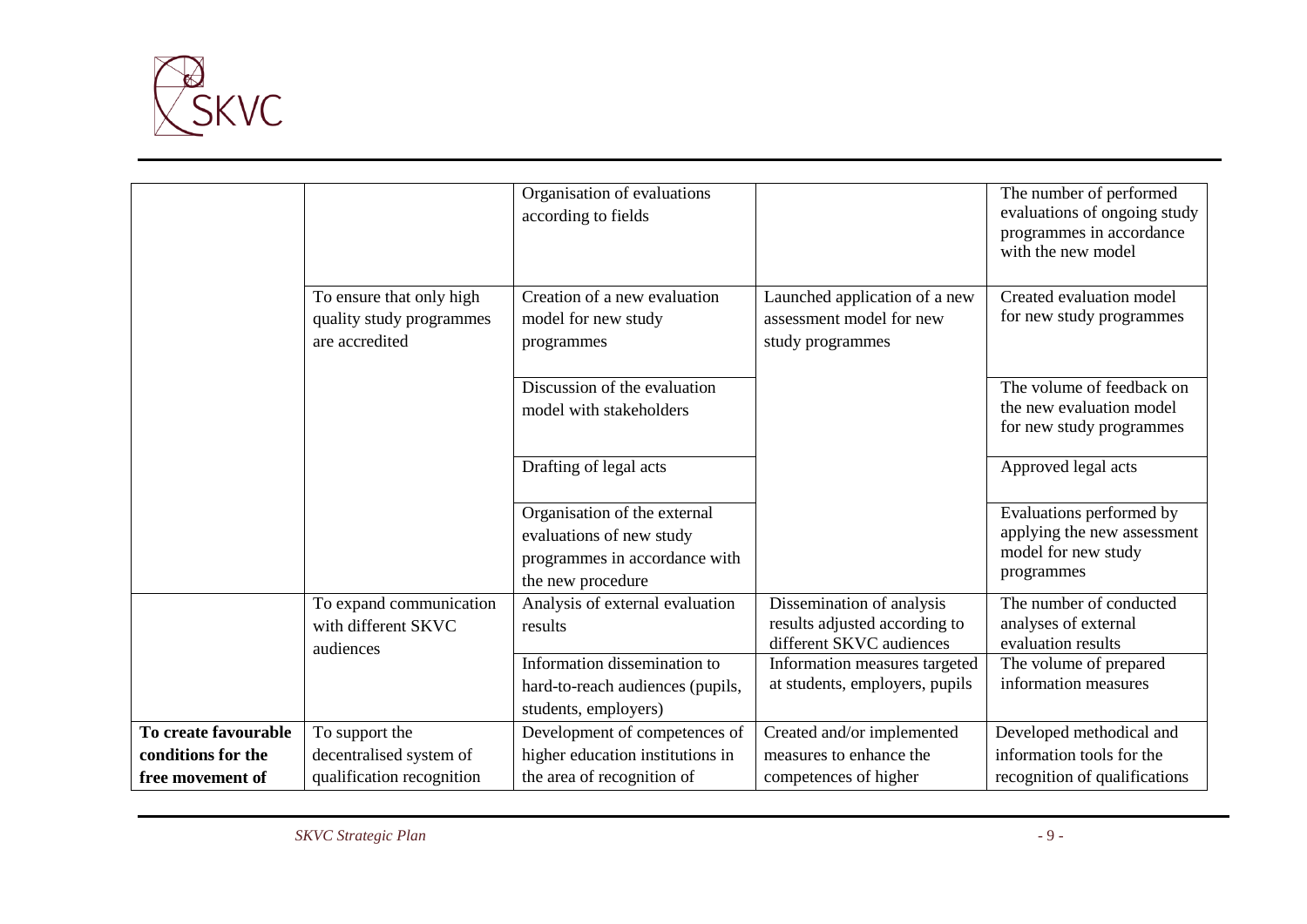

| persons when          |                            | qualifications                    | education institutions to       |                               |
|-----------------------|----------------------------|-----------------------------------|---------------------------------|-------------------------------|
| carrying out          |                            |                                   | independently carry out the     |                               |
| recognition of higher |                            |                                   | assessment of foreign           |                               |
| education-related     |                            |                                   | qualifications                  | The number of                 |
| qualifications        |                            |                                   |                                 | recommendations and           |
| awarded in foreign    |                            |                                   |                                 | consultations provided to     |
| institutions and      |                            |                                   |                                 | higher education institutions |
| providing             |                            |                                   |                                 |                               |
| information about     |                            |                                   |                                 | The number of organised       |
| education systems     |                            |                                   |                                 | trainings and other events to |
| and qualifications    |                            |                                   |                                 | higher education institutions |
|                       | To improve information     | Consistent collection and         | Implemented model of            | The number of developed       |
|                       | management and provision   | systematisation of information    | systematic information          | tools                         |
|                       |                            | on the practice of recognition of | management and provision        | (descriptions/compendiums,    |
|                       |                            | foreign qualifications and the    |                                 | $etc.$ )                      |
|                       |                            | education systems of other        |                                 |                               |
|                       |                            | countries                         |                                 |                               |
|                       |                            | Development of information        |                                 | The number of implemented     |
|                       |                            | publicity and dissemination       |                                 | electronic means of           |
|                       |                            |                                   |                                 | information provision to      |
|                       |                            |                                   |                                 | target groups                 |
|                       | To adapt the qualification | Creation of the model of the      | Creation of the qualification   | Approved legal acts           |
|                       | recognition system to      | qualification recognition system  | recognition system for specific |                               |
|                       | SKVC specific needs        | for refugees, people from         | needs groups                    |                               |
|                       | groups                     | conflict zones, displaced         |                                 |                               |
|                       |                            | persons, people without identity  |                                 |                               |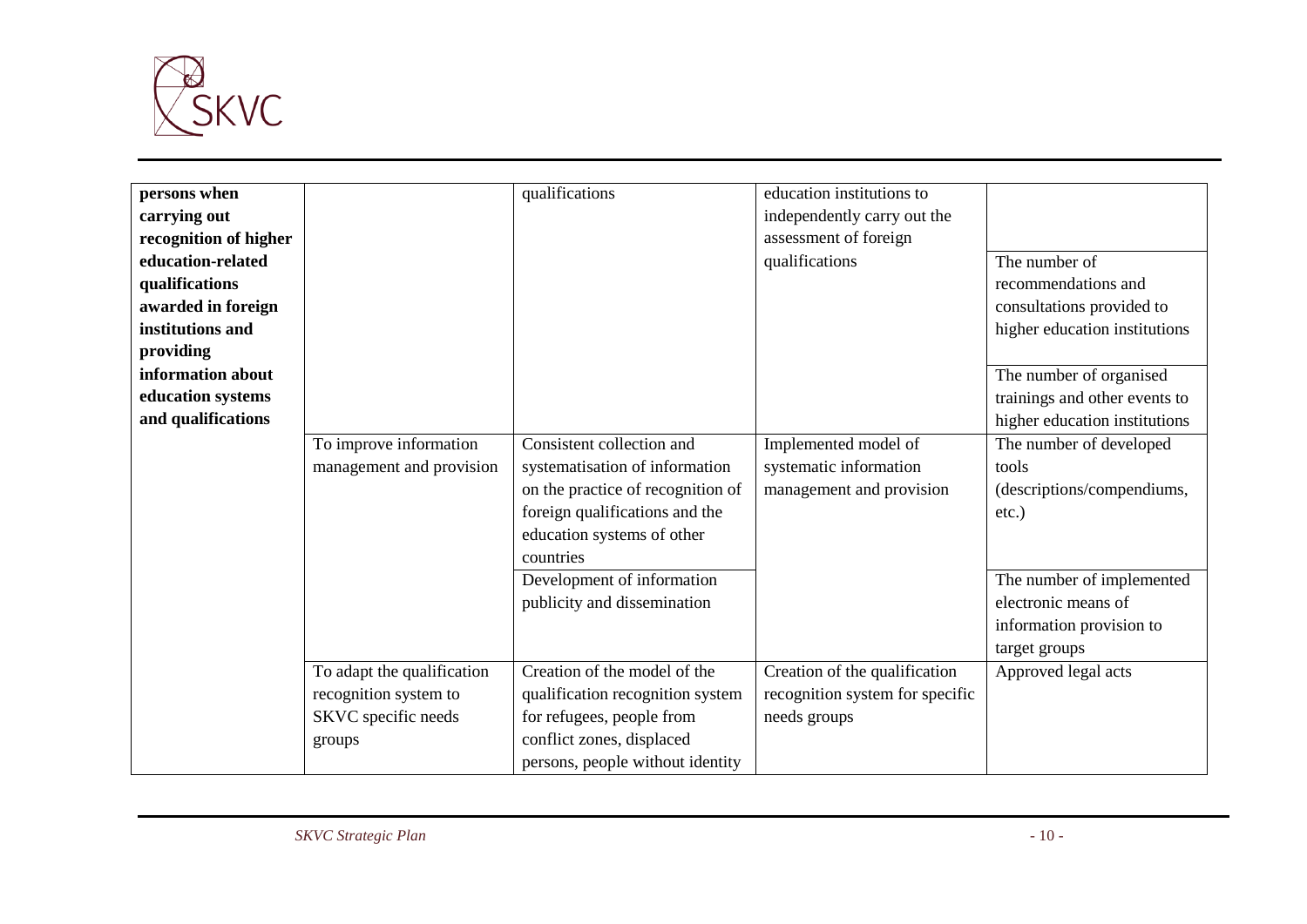

|                                                                                            | documents, etc.<br>Development of system<br>regulation and methodology                                                                   |                                                                     |                                                                                           |
|--------------------------------------------------------------------------------------------|------------------------------------------------------------------------------------------------------------------------------------------|---------------------------------------------------------------------|-------------------------------------------------------------------------------------------|
| To strengthen the<br>international aspect of<br>higher education<br>institutions and other | Development of competences of<br>international cooperation of<br>higher education institutions and<br>other organisations in the area of | Created and/or implemented<br>measures to strengthen<br>competences | The number of provided<br>consultations and<br>recommendations<br>The number of organised |
| organisations in the field of<br>higher education                                          | studies                                                                                                                                  |                                                                     | thematic events<br>The number of developed<br>respective information tools                |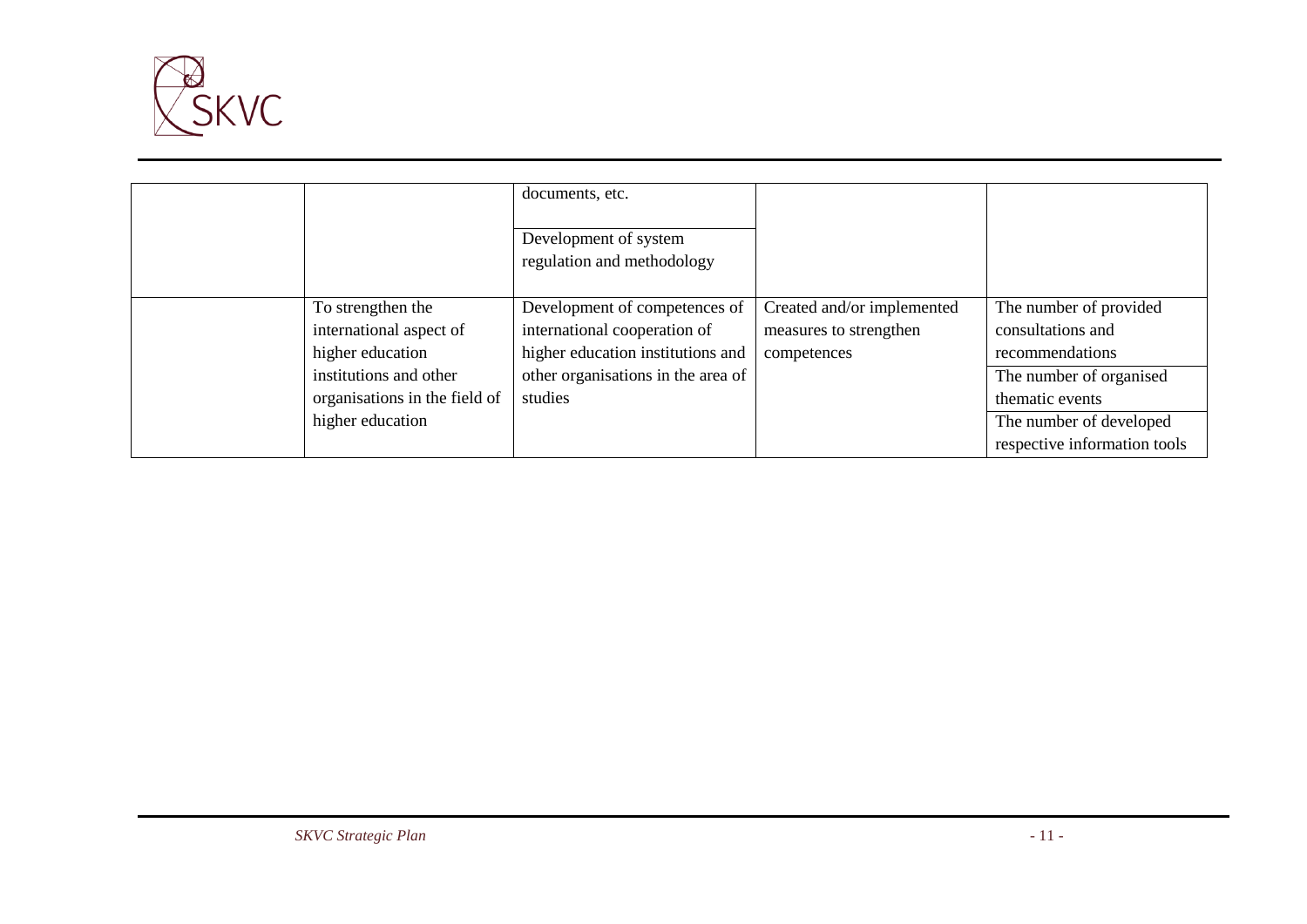

## **Measures to strengthen the organisation**

| <b>Measures</b>            | <b>Activities</b>            | <b>Outcome</b>               | <b>Measurement indicators</b> |
|----------------------------|------------------------------|------------------------------|-------------------------------|
| To digitise activities and | Digitisation of provided     | Electronic provision of part | Part of digitised public      |
| services                   | public services              | of public services           | services                      |
|                            |                              |                              |                               |
|                            | Electronic data              | Systematisation of part of   | The duration of               |
|                            | systematisation and analysis | information                  | provision/receipt of          |
|                            |                              |                              | information                   |
| To optimise the quality    | Updating of the quality      | Updated quality management   | The number of optimised       |
| management system          | management system            | system                       | processes                     |
|                            |                              |                              |                               |
| To upgrade infrastructure  | Upgrading of the IT          | Stable operation of the IT   | The number of system faults   |
|                            | infrastructure               | infrastructure               |                               |
|                            |                              |                              |                               |
| To improve the system of   | Creation of the employee     | An increasing motivation     | Surveys, annual performance   |
| internal communication and | motivation system            | level of employees           | assessments                   |
| employee motivation        |                              |                              |                               |
|                            | Improvement of the           |                              |                               |
|                            | employee performance         |                              |                               |
|                            | assessment system            |                              |                               |
|                            |                              |                              |                               |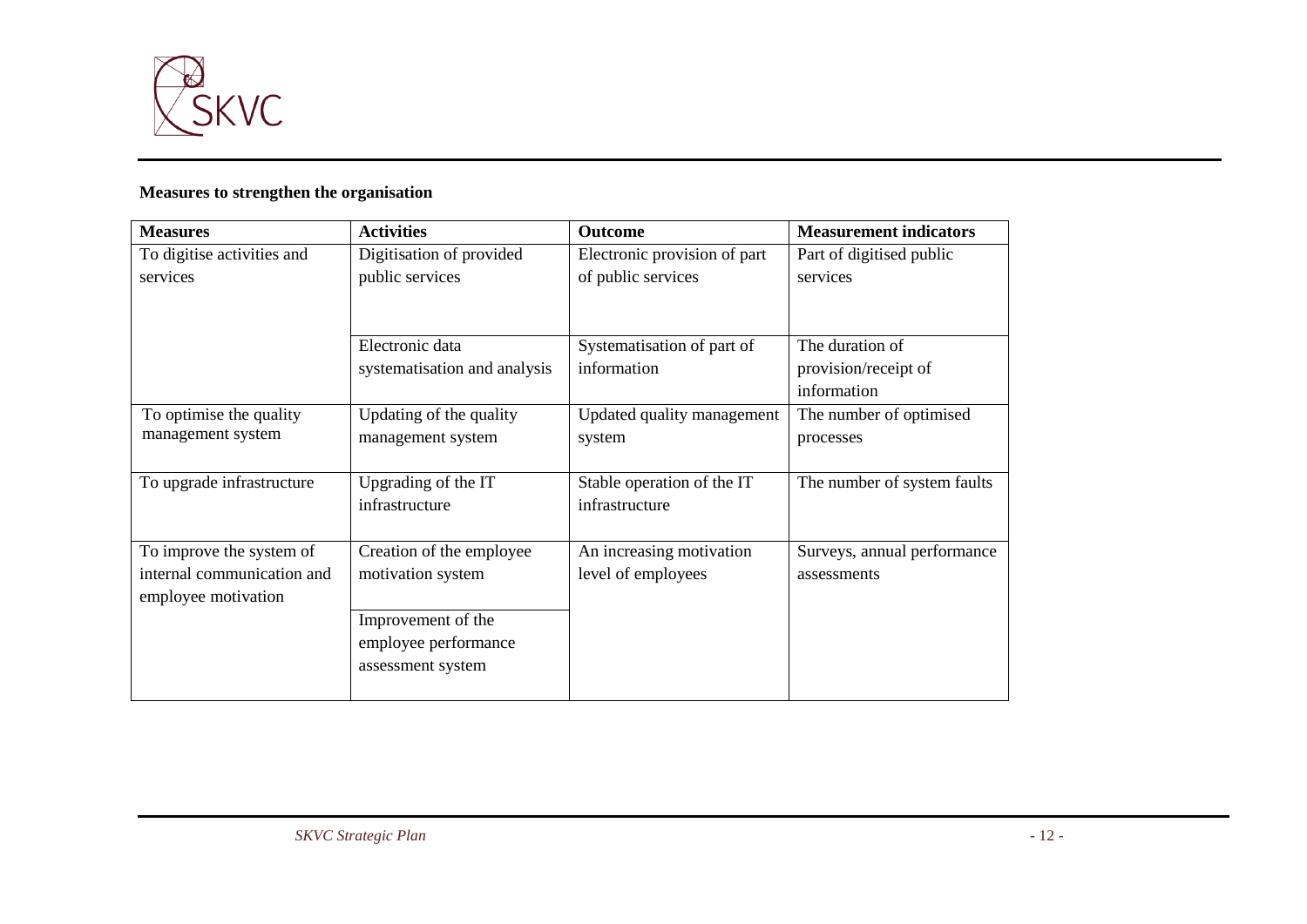

**Annex 2**

## **SKVC ORGANISATIONAL STRUCTURE**

Approved by Order No V-77 of 29 th October 2015 of the Director of the Centre for Quality Assessment in Higher Education



ORGANISATIONAL STRUCTURE OF THE CENTRE FOR QUALITY ASSESSMENT IN HIGHER EDUCATION ADVISORY BODIES **BOARD** Higher Education Evaluation Commission -----Study Programme Evaluation **DIRECTOR** Commission --------------Study Programme Appeal Commission <u>. 1988 - 19</u> DEPUTY DIRECTOR LEGAL AND GENERAL AFFAIRS **DIVISION** STUDY PROGRAMME EVALUATION **DIVISION** FINANCE DIVISION QUALIFICATIONS ASSESSMENT DIVISION INSTITUTIONAL REVIEW DIVISION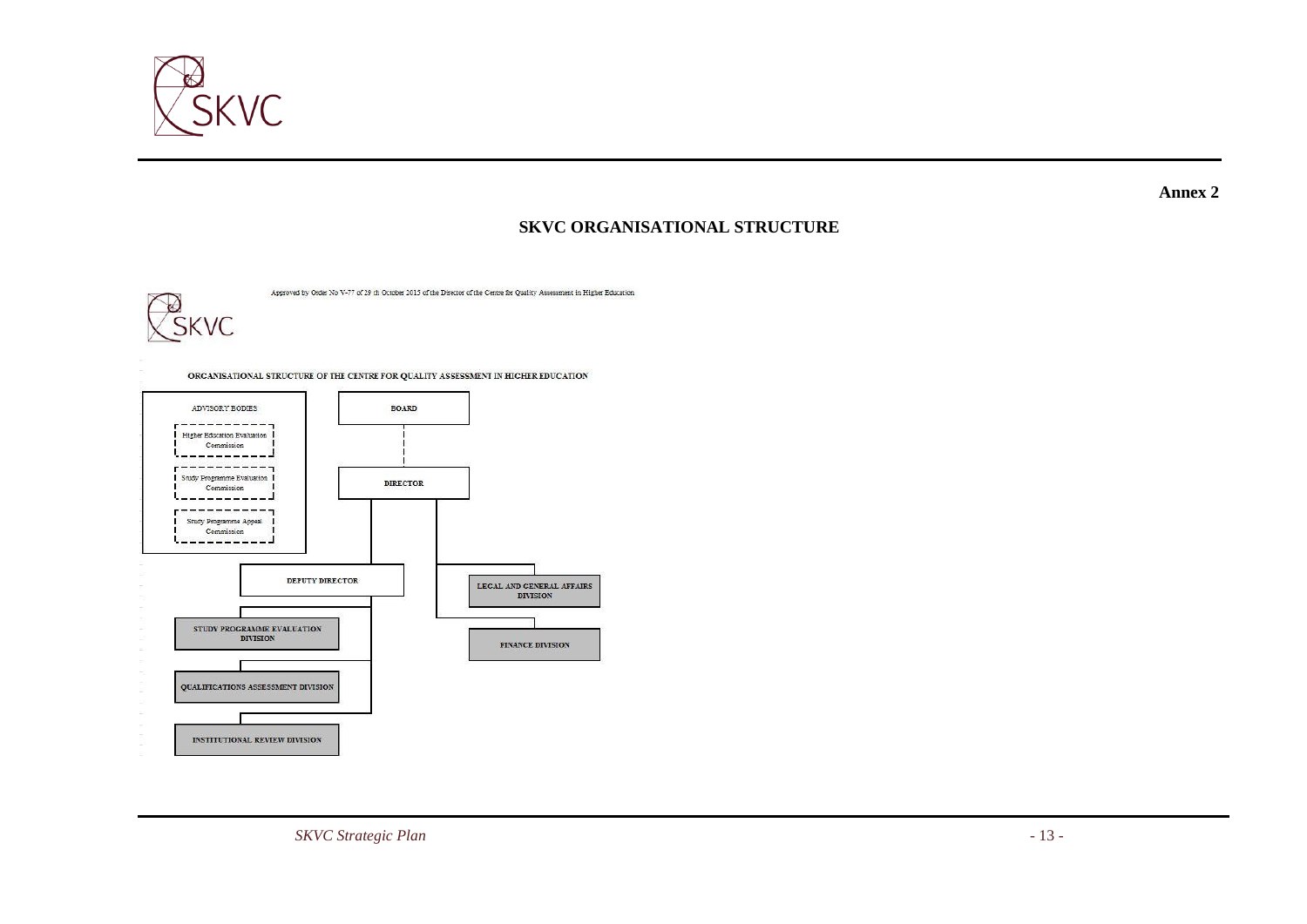

MEETING THE NEEDS AND EXPECTATIONS OF CONCERNED PARTIES (MINISTRY OF<br>EDUCATION AND SCIENCE, HIGHER EDUCATION INSTITUTIONS, SCHOOL GRADUATES,<br>STUDENTS, ALUMNI, SCIENTISTS AND RESEARCHERS, EMPLOYERS, INTERNATIONAL<br>ORGANISATI

**SKVC PROCESS SCHEME MANAGEMENT PROCESSES** Activity and budget Accountability and planning (and NATIONAL LEGISLATION AND OTHER REQUIREMENTS self-evaluation projects) **KEY PROCESSES** European Standards and Guidelines for Lisbon Recognition Convention, Joint ENIC/NARIC Charter of Activities and Quality Assurance in the European **Higher Education Area (ESG)** Services Assessment of Institutional review<br>of higher education Evaluation of study higher education-Performance of related activities of programmes **ENIC/NARIC** qualifications

INTERNATIONAL AND

Management of

public relations

awarded by foreign

Management of

resources and

infrastructure

Internal quality audit,

management of corrective and preventive actions

**SUPPORTING PROCESSES** 

**IMPROVEMENT PROCESSES** 

Management of

**Ensuring feedback** 

human resources

**Annex 3**



institutions

Management of

documents and

records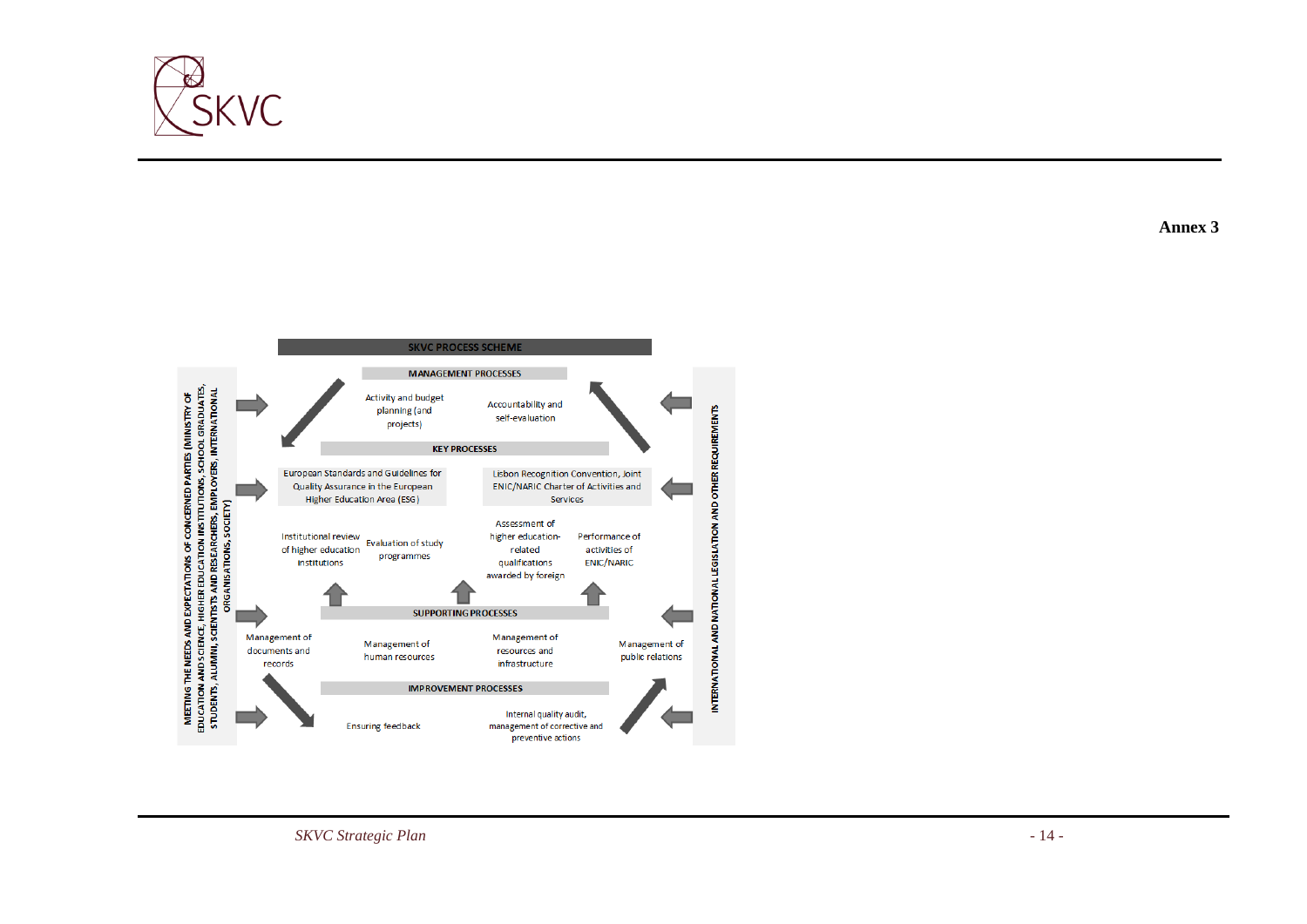

#### **Annex 4**

#### **DOCUMENTS REFERRED TO WHEN DEVELOPING THE STRATEGIC PLAN**

The SKVC Strategic Plan (2014–2016) has been developed having analysed a diversity of documents that define higher education quality and having reviewed the strategic plans of other similar organisations, as well as having consulted all employees of the Centre. The key documents referred to when developing the Strategic Plan are listed below:

- European Standards and Guidelines for Quality Assurance in the European Higher Education Area (ESG) (3rd edition, 2009) approved at the Forum of European Ministers of Education in 2005 (Bergen)
- Council of Europe/UNESCO Convention on the Recognition of Qualifications concerning Higher Education in the European Region (Lisbon Recognition Convention)
- Joint ENIC/NARIC Charter of Activities and Services adopted by the Committee of the Convention on the Recognition of Qualifications concerning Higher Education in the European Region (Lisbon Recognition Convention Committee, 09.06.2004)
- Resolution No. 212 "On Approval of the Description of the Procedure for Recognition of Education and Qualifications concerning Higher Education and Acquired under Educational Programmes of Foreign States and International Organisations" of the Government of the Republic of Lithuania of 29 February 2012
- Resolution No. XII-745 ["On Approval of the National Education Strategy 2013–2022"](http://www3.lrs.lt/pls/inter3/dokpaieska.showdoc_l?p_id=463390&p_query=Valstybin%EB%20%F0vietimo%202013-2022%20met%F8%20strategija&p_tr2=2) of the Seimas of the Republic of Lithuania of 23 December 2013
- Republic of Lithuania Law on Education
- Republic of Lithuania Law on Higher Education and Research